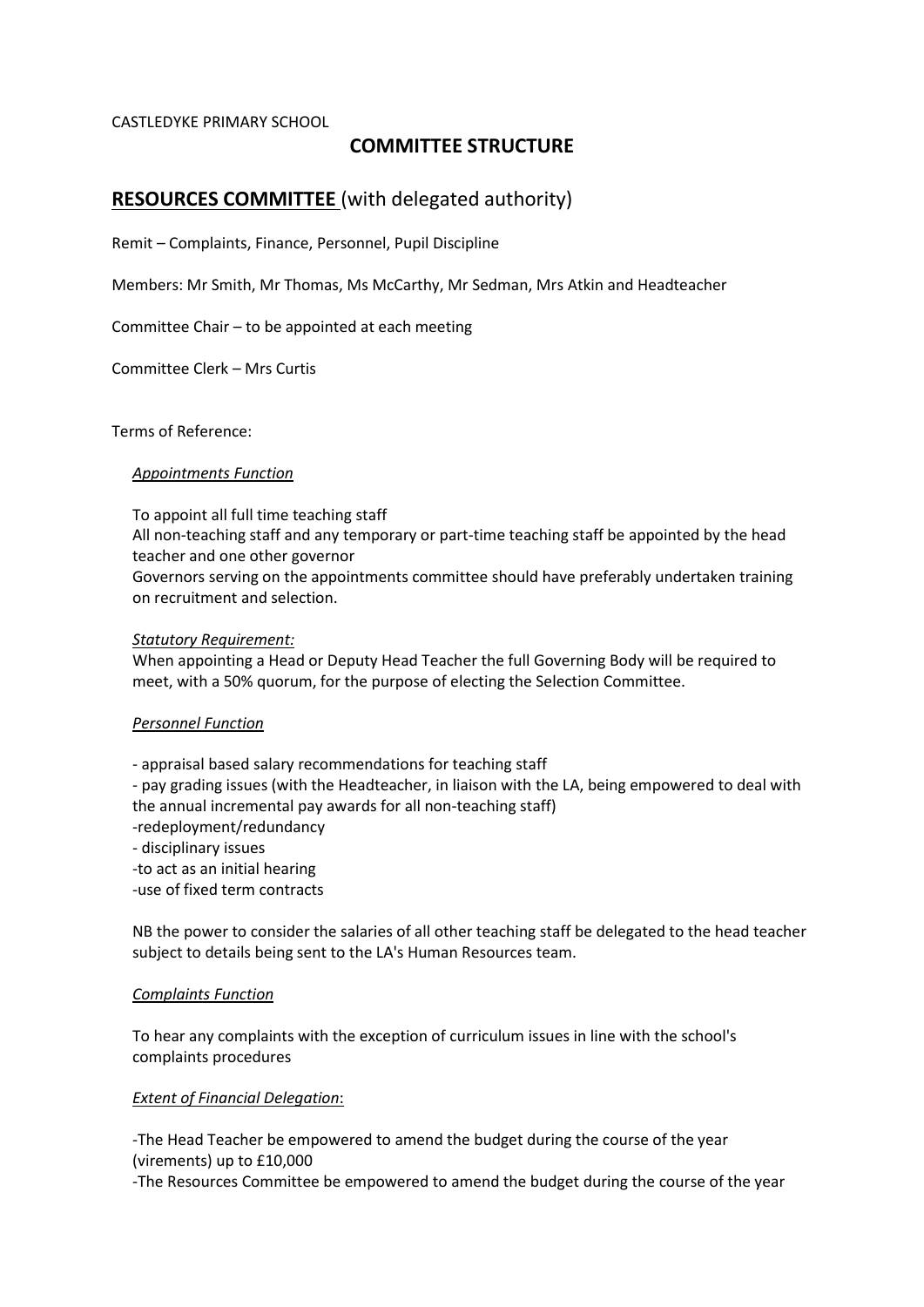(virements) above £10,000

-The Resources Committee be empowered to monitor spending during the year against the budget and decide upon corrective action where necessary to avoid overspending and enable any underspend to be allocated to another project.

-The Head Teacher be given the power to incur expenditure within the approved budget to a limit of £10,000 for a single transaction

-The Resources Committee to be given the power to incur expenditure within the approved above £10,000 for a single transaction

-The Head Teacher be empowered to dispose of surplus equipment to a limit of £5,000

-The Resources Committee be empowered to dispose of surplus equipment above £5,000

-The Resources Committee be empowered to review and approve any changes to the best value statement.

-The Resources Committee be empowered to approve, monitor and review the operation of the procedures required by SFVS and to decide upon any corrective action that may be deemed necessary.

- to review the charges for the community use of the school.

-The Resources committee be empowered to buy into service level agreements except the clerking SLA which was required to be a full governing body decision.

-The Resources committee be empowered to approve the budget

-The Resources Committee review the financial skills of the governing body and the whistleblower's policy and annually undertake benchmarking of income and expenditure.

## *Health and Safety*

- to consider all issues relating to the fabric of the buildings and grounds including regular site inspections each term
- to ensure compliance with health and safety regulations including regular review of health and safety manuals 1-3
- to make recommendations to the Head Teacher or full governing body as appropriate
- To review and approve any policies relating to site security
- To ensure compliance with the School Buildings Handbook

## *Pupil Discipline*

-To hear all pupil exclusions in accordance with the relevant legislation

# **School Improvement Committee** (with delegated authority)

Members: Ms Driscoll, Mrs Tansley, Headteacher, Mrs Peck, Mrs Peck

Remit – Appeals, Attainment, Curriculum, School Development, Target Setting

Committee Chair – Ms Driscoll Committee Clerk – Mrs Curtis

Terms of Reference:

### *Curriculum and Whole School Development*

To be involved in the development of the school's vision, values, ethos and Statement of Aims